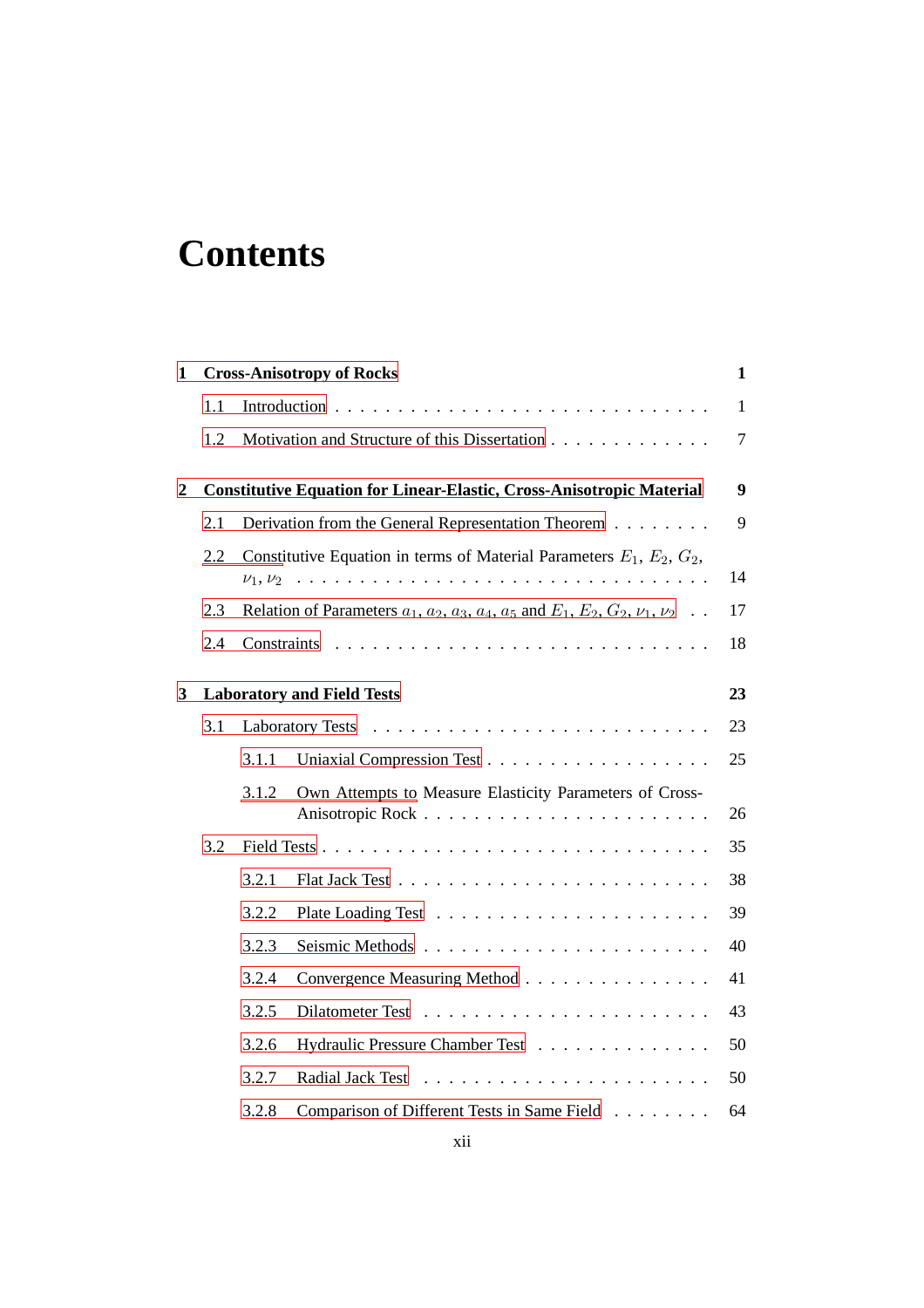## Contents xiii

| 4 | <b>Analytical Solutions of Cavity Expansion</b>      |                                                                |                                               |     |  |
|---|------------------------------------------------------|----------------------------------------------------------------|-----------------------------------------------|-----|--|
|   | 4.1<br>Mathematical Fundamentals on Cavity Expansion |                                                                |                                               | 65  |  |
|   |                                                      | 4.1.1                                                          | Equilibrium and Compatibility Equations       | 65  |  |
|   |                                                      | 4.1.2                                                          | Polar Representation of the Displacements     | 67  |  |
|   | 4.2                                                  |                                                                |                                               |     |  |
|   | 4.3                                                  | Approximate Solution for Cavity Expansion in Cross-Anisotropic |                                               |     |  |
|   | 4.4                                                  | Back Analysis of Material Parameters                           |                                               |     |  |
|   |                                                      | 4.4.1                                                          |                                               | 86  |  |
|   |                                                      | 4.4.2                                                          |                                               | 88  |  |
| 5 |                                                      |                                                                | <b>Numerical Analysis of Cavity Expansion</b> | 97  |  |
|   | 5.1                                                  |                                                                |                                               | 97  |  |
|   | 5.2                                                  | Application of the Constitutive Model                          |                                               |     |  |
|   | 5.3                                                  |                                                                |                                               |     |  |
|   | 5.4                                                  |                                                                |                                               |     |  |
|   |                                                      | 5.4.1                                                          | Domain Size and Boundary Conditions           | 106 |  |
|   |                                                      | 5.4.2                                                          |                                               | 113 |  |
|   |                                                      | 5.4.3                                                          |                                               | 114 |  |
|   | 5.5                                                  | Setup of the Model for Cavity Expansion Tests                  | 114                                           |     |  |
|   |                                                      | 5.5.1                                                          | Influence of the Numerical Configuration      | 116 |  |
|   |                                                      | 5.5.2                                                          | Influence of the Foliation Orientation        | 117 |  |
|   |                                                      | 5.5.3                                                          | Parametric Study.                             | 127 |  |
|   |                                                      | 5.5.4                                                          | Loading a Limited Strip vs. the Entire Cavity | 135 |  |
|   |                                                      | 5.5.5                                                          | Free vs. Suppressed Out-of-Plane Displacement | 135 |  |
|   |                                                      | 5.5.6                                                          |                                               | 137 |  |
|   | 5.6                                                  | Implementation of Parameters Obtained from the Approximate So- | 141                                           |     |  |
|   | 5.7                                                  |                                                                |                                               |     |  |